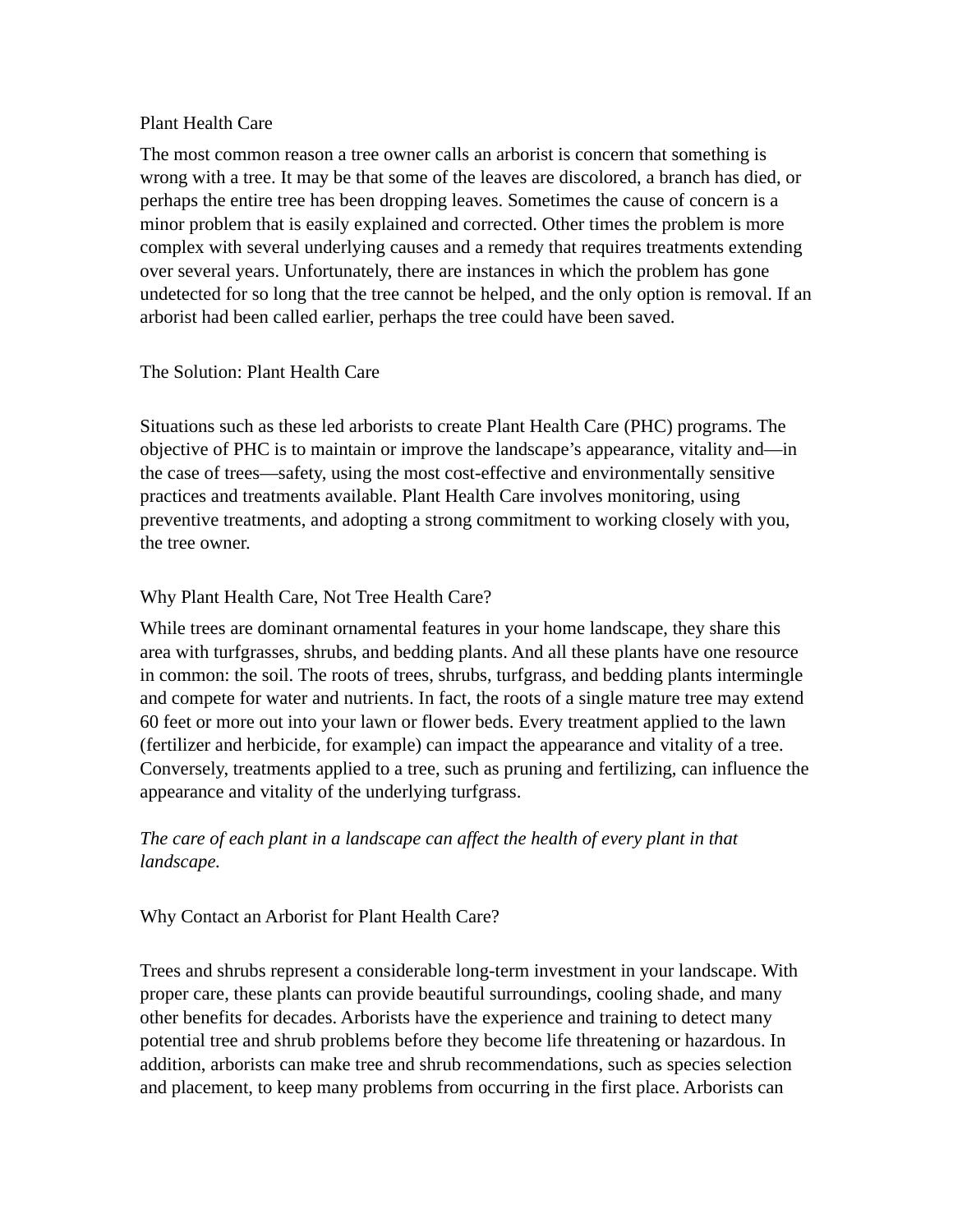also consult with other landscape services you may use, lawn care for example, to ensure that the treatments are coordinated and will not be harmful to your trees and shrubs.

*Remember, the potential size and longevity of trees and shrubs warrants their special attention in your landscape. Bedding plants can be replaced in a few short weeks and a lawn in a single growing season, but it can take a lifetime or more to replace a mature tree.*

What Does a Tree and Shrub PHC Program Cover?

Every home landscape is unique, so there is no standard PHC program. Plant Health Care programs do have features in common, however. First, PHC involves monitoring tree and shrub health. This step allows problems to be detected and managed before they become serious. The monitoring may be as simple as annual visits to check on a few special trees in your landscape, or it may involve more frequent quarterly or monthly inspections of all your trees and shrubs. The monitoring frequency and complexity of your PHC program depend on the size and diversity of your landscape as well as your particular landscape goals.

Second, if problems or potential problems are detected or anticipated during a monitoring visit, your arborist will develop solutions. The solution could be a simple change in your lawn irrigation schedule many trees are kept too moist or more detailed suggestions, such as pruning or spot organic applications.

Finally, PHC involves you, the client. Your arborist will give you information about your trees and shrubs. This information ensures that decisions are made that address your concerns and are appropriate to your landscape budget and goals. Information may be provided through a variety of means. Obviously, discussions and answering questions are important means of conveying information, but many PHC programs include written recommendations after each monitoring visit.

# *Plant Health Care is a program tailored to the needs of the client and his or her trees and shrubs.*

## How Will My Trees and Shrubs Benefit from PHC?

Because ornamental trees and shrubs can quickly succumb to problems, routine monitoring and timely treatments can protect your landscape investment and reduce expenses. A monitoring visit to your landscape might reveal

- a hidden infestation of tent caterpillars that may soon defoliate the ornamental crabapples in your front yard
- a weakly attached branch that may fail and damage the house
- improperly pruned shrubs that are not flowering as abundantly as they should.